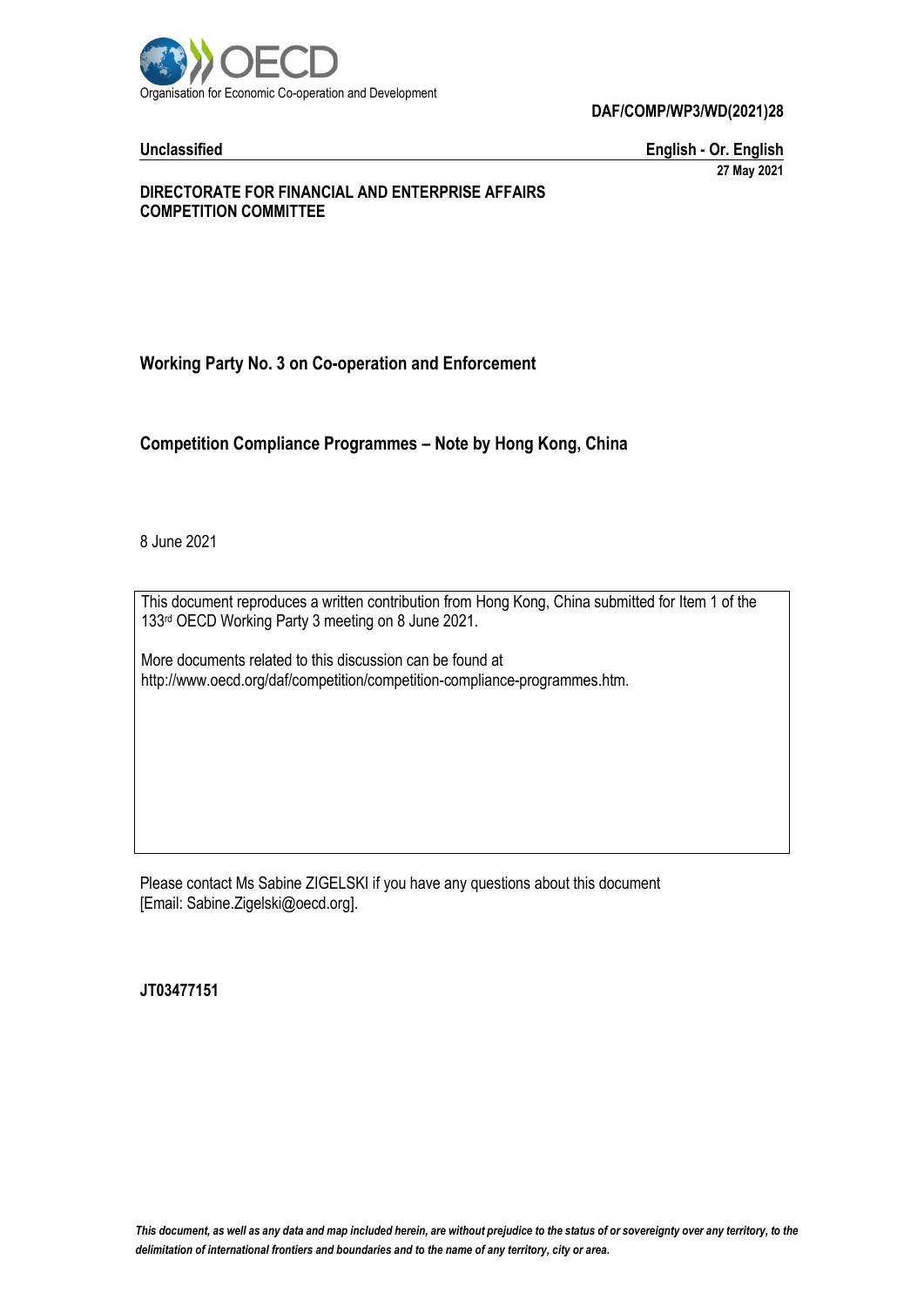# *Hong Kong, China*

# **1. Introduction**

1. The Hong Kong Competition Commission (**HKCC**) has placed significant emphasis on active promotion of competition compliance since its establishment in 2013. In building and sustaining a robust competition regime, the HKCC considers advocacy and enforcement to have a critical and mutually reinforcing role. Enforcement is crucial to deter anti-competitive conduct, and advocacy is necessary to create a culture of competition law compliance within the business community.

2. This paper sets out the HKCC's experience in promoting and incentivizing competition compliance.

- Part A describes the HKCC's advocacy efforts. This encompasses guidance to businesses to understand how competition law applies to their industry; the use of multi-channel advertising campaigns targeted at the general public; and the development of a training program to enhance the capability of local law firms to advise on competition law and implement competition compliance programmes.
- Part B describes the HKCC's policies designed to increase the adoption of competition compliance programmes. This encompasses two key elements. First, imposing a requirement to implement a compliance programme on leniency applicants, as well as those cooperating with a HKCC investigation. Second, the possibility that a company's compliance activities will be taken into account as a mitigating factor when the Commission considers the penalty to recommend to the Competition Tribunal.
- Part C discusses a number of HKCC's enforcement cases where the implementation of a competition compliance programme was one of the outcomes. Of particular note is the acceptance of commitments which require parties to enhance competition compliance including the appointment of an "Independent Compliance Advisor".

# **2. Part A –Competition compliance through advocacy**

### **2.1. Advocacy to equip the business community**

3. Cross sector competition law in Hong Kong, China is enacted by the Competition Ordinance (**Ordinance**). The Ordinance was brought into full effect in December 2015. but the HKCC's advocacy efforts started two years earlier.

4. The HKCC initiated a compliance project shortly after it was created to educate trade and professional associations to encourage compliance with the Ordinance.<sup>1</sup> Alongside this the HKCC reviewed provisions in trade/professional association rules to identify provisions that had the potential to restrict competition, for example, fee-scales or pricing restrictions. This resulted in several problematic provisions being removed in

 $\overline{a}$ 

<sup>&</sup>lt;sup>1</sup> This included, for example creation of a thematic brochure : "The Competition Ordinance and Trade Associations" (June 2015)

[<sup>\(</sup>https://www.compcomm.hk/en/media/reports\\_publications/files/CC\\_TA\\_Brochure\\_Eng.pdf\)](https://www.compcomm.hk/en/media/reports_publications/files/CC_TA_Brochure_Eng.pdf)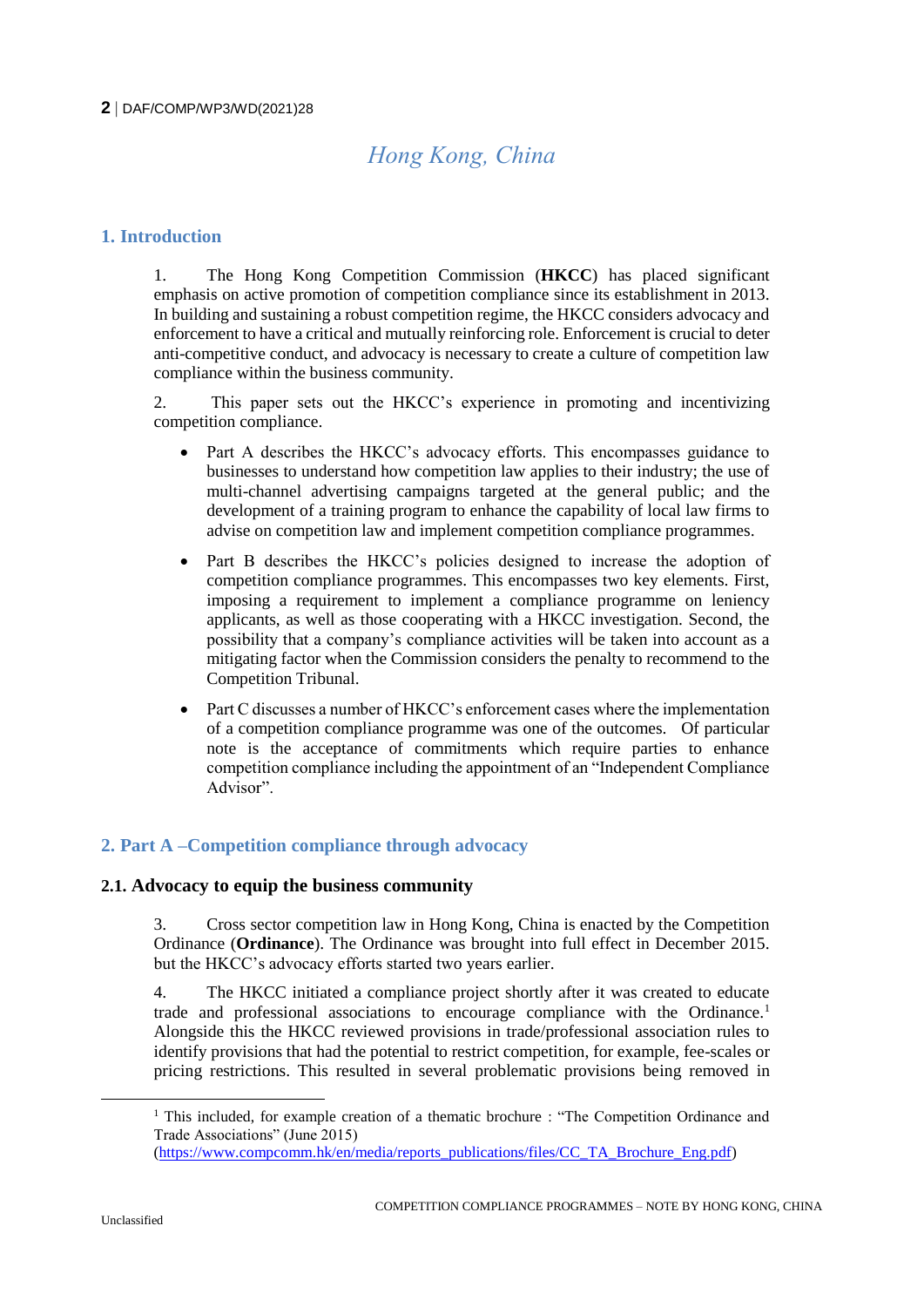advance of the law coming into full force. It also gave the HKCC an opportunity to explain to these organizations the implications of competition law.

5. The HKCC's engagement with the business community continues. The HKCC provides regular seminars (now online) to different associations and individual businesses to explain the basic principles of competition and competition law. The focus of these sessions is the "Four Don'ts" – (1) Don't fix prices, (2) Don't restrict output, (3) Don't share markets, (4) Don't engage in bid rigging. This is supplemented by written material and educational videos.<sup>2</sup> The HKCC publishes and distributes a Compliance Toolkit for  $SMEs<sup>3</sup>$  and six more detailed guidelines setting out the HKCC's approach to applying the Ordinance and investigating possible contraventions. <sup>4</sup>

#### **2.2. Advocacy to equip the public**

6. The HKCC appreciates that it is important not just for the business community to understand the basic principles of competition law, but that the public needs to be engaged as well. Victims of anticompetitive conduct should know when they are being taken advantage of and the ability to make a complaint to the HKCC. In addition, companies should be aware that they will suffer significant reputational harm if found to have engaged in anti-competitive conduct.

*7.* The HKCC has adopted a multi-pronged approach comprised of initiatives on different outdoor and online platforms. This includes television and radio advertising using popular local actors,<sup>5</sup> display advertising (including on Hong Kong's iconic trams and underground train stations), and social media.<sup>6</sup>

#### <span id="page-2-0"></span>**2.3. Advocacy to equip the legal community**

 $\overline{a}$ 

8. Given the young age of the competition law regime in the city, the HKCC recognized there to be a shortage of competition law expertise and experience within Hong Kong's legal community, outside of a handful of international law firms. Keen that advice and assistance on competition law compliance should be made available to the broader business community, the HKCC organised a training series in October 2020 dedicated to lawyers and in-house counsels in Hong Kong who are not competition law specialists. This 4-day training programme, with 8 sessions covering not just competition law knowledge but also the HKCC's investigative processes and various enforcement policies, was attended by over 170 lawyers from local law firms and companies, some of which with little or no experience in advising on competition matters.

<sup>2</sup> HKCC's most recent educational videos are recorded by a local business school academic providing explainers on key provisions of the Ordinance. [https://www.compcomm.hk/en/media/advertisements/tv\\_video.html](https://www.compcomm.hk/en/media/advertisements/tv_video.html)

<sup>3</sup> HKCC's SME Compliance Toolkit: [https://www.compcomm.hk/en/media/press/files/CC\\_SME\\_Compliance\\_Toolkit\\_Eng.pdf](https://www.compcomm.hk/en/media/press/files/CC_SME_Compliance_Toolkit_Eng.pdf)

<sup>4</sup> Guideline on the First Conduct Rule, Guideline on the Second Conduct Rule, Guideline on the Merger Rule, Guideline on Complaints, Guideline on Investigations and Guideline on Applications for a Decision under Sections 9 and 24 (Exclusions and Exemptions) and Section 15 Block Exemption Orders

<sup>&</sup>lt;sup>5</sup> See for example the ["It's My Call"](https://www.youtube.com/watch?v=RibtD5udg_E) series of adverts and the ["Conspiracy of Love"](https://youtu.be/kzf-ZW7qWCc) film trailer.

<sup>6</sup> The HKCC's strength in competition advocacy is reflected in being three times winner of the ICN and World Bank Group Competition Advocacy contest.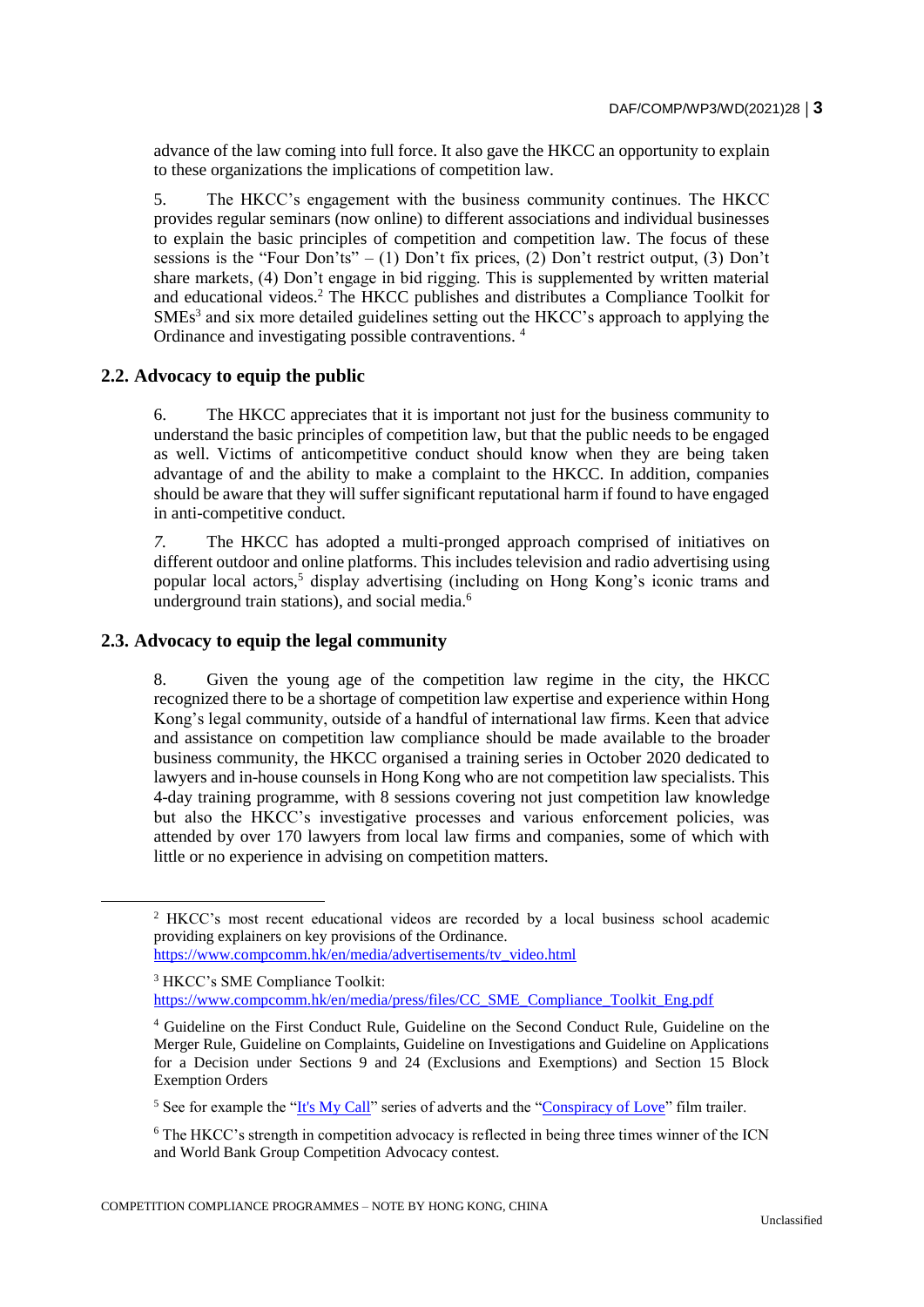#### **4** DAF/COMP/WP3/WD(2021)28

9. In providing this training the HKCC was able to draw on the expertise of lawyers in international law firms with established competition practices. This was particularly valuable in a session specifically dedicated to advising clients on compliance programs. The HKCC considered that having contributions from the private practice in this training was beneficial as it introduced business perspectives and actual experience in advising clients of the need to implement compliance programs and on the actual design of them.

10. One of the overall goal is to ensure that tools and templates provided by the HKCC on compliance can be properly adapted for use in specific business contexts by companies' trusted advisors. It is important that informed competition law advice is not exclusively available to large companies who procure their legal advice from international law firms.

#### **2.4. Impact of advocacy initiatives on compliance**

11. As a result of the HKCC's outreach and advocacy efforts, concrete changes in business practices and culture have been observed in Hong Kong. Upon the full implementation of the Ordinance, there were noticeable price drops in sneakers, electronic goods and other retail items which may have been due to the realisation by some retailers that resale price maintenance may contravene the law. Various trades and businesses, including SMEs, have taken steps to review their trade practices with a view to comply, while many trade associations have changed their behaviour upon HKCC's compliance project. In addition the HKCC's first case in the Competition Tribunal was initiated following a seminar attendee realizing that her organisation might have been the victim of anticompetitive conduct.<sup>7</sup>

#### **3. Part B – Competition compliance through enforcement policies**

12. To complement the educational effect of its active advocacy work, the HKCC has incorporated compliance oriented requirements and incentives into its various enforcement policies, from leniency to cooperation and settlement, to the calculation methodologies of the HKCC's recommended fines to the Competition Tribunal.

#### **3.1. Policies that require the introduction of a compliance programme**

13. One distinctive feature of the HKCC's leniency policy for undertakings is the express requirement for the leniency applicant to **"[…] continue with, or adopt and implement, at its own cost, a corporate compliance programme to the reasonable satisfaction of the [HKCC]"**. 8

14. The HKCC's cooperation and settlement policy imposes a similar requirement on undertakings cooperating with the HKCC.<sup>9</sup>

<sup>9</sup> See paragraph 2.8(e) of the HKCC's "Cooperation and Settlement Policy for Undertakings Engaged in Cartel Conduct" (June 2019)

<sup>7</sup> See *Competition Commission v Nutanix & Ors* [2019] HKCT 2 (CTEA 1/2017) [\(https://legalref.judiciary.hk/lrs/common/ju/ju\\_frame.jsp?DIS=121925&currpage=T\)](https://legalref.judiciary.hk/lrs/common/ju/ju_frame.jsp?DIS=121925&currpage=T)

<sup>8</sup> See paragraph 2.15(f) of the HKCC's "Leniency Policy for Undertakings Engaged in Cartel Conduct" (April 2020) [\(https://www.compcomm.hk/en/legislation\\_guidance/policy\\_doc/files/Leniency\\_Policy\\_Undertaki](https://www.compcomm.hk/en/legislation_guidance/policy_doc/files/Leniency_Policy_Undertakings_E.pdf) [ngs\\_E.pdf\)](https://www.compcomm.hk/en/legislation_guidance/policy_doc/files/Leniency_Policy_Undertakings_E.pdf). In broad terms the leniency policy grants immunity from enforcement proceedings for the first cartel member who reports the cartel to the Commission and cooperates in the bringing of proceedings against other parties to the cartel.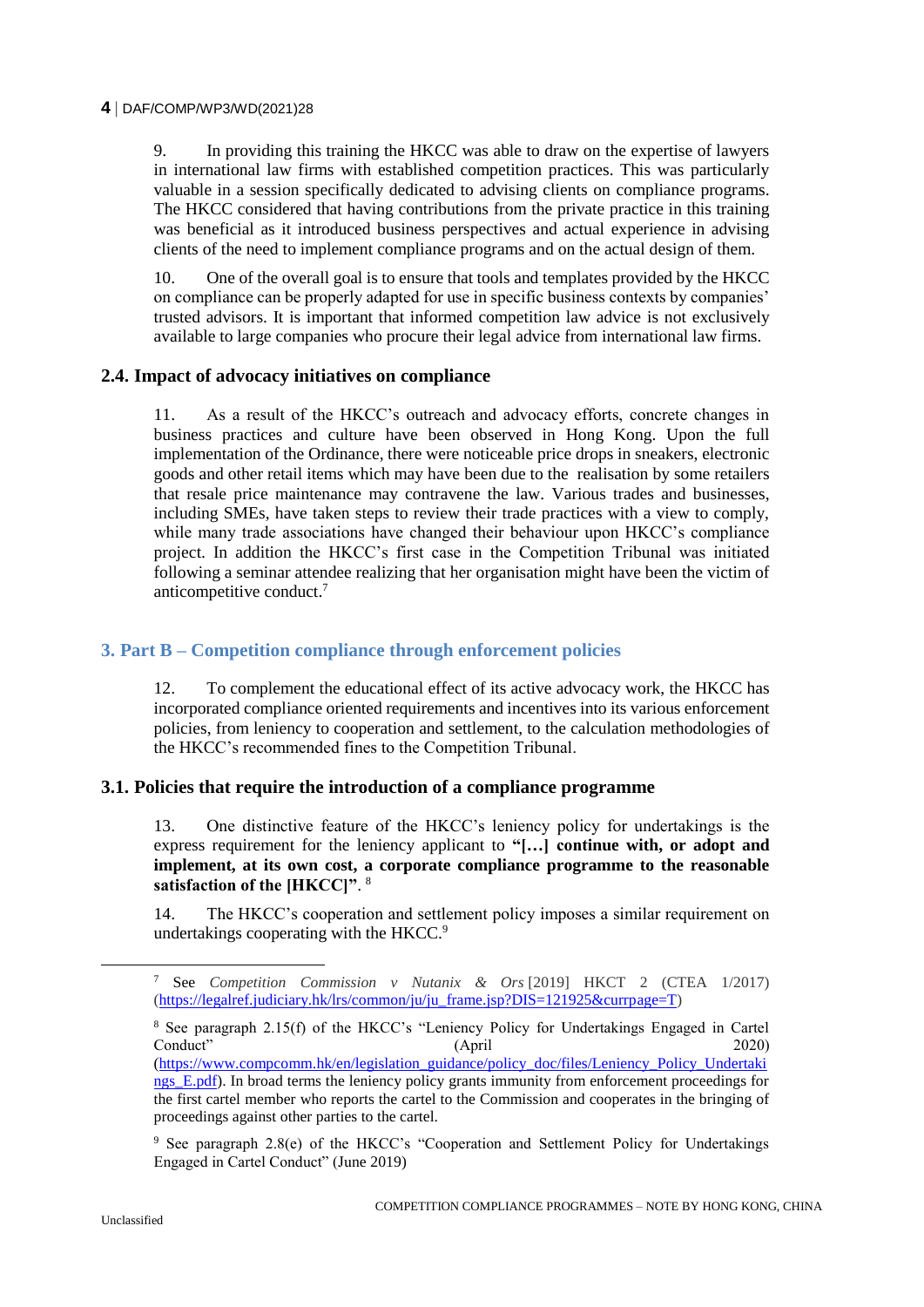15. The HKCC does not consider that the requirement to implement a satisfactory compliance programme acts as a disincentive for companies considering seeking leniency or to cooperate with an investigation. First, putting in place such a programme should be considered a benefit to the organisations rather than a cost. Second, that the adoption of a compliance programme is consistent with other requirements of leniency/cooperation discount such as bringing its cartel conduct to an end and providing full and genuine cooperation.

<span id="page-4-0"></span>16. The HKCC is developing it expertise in assessing competition compliance programmes. This has included holding discussions with experts, for example officials from other competition authorities which credit compliance programmes. The HKCC considers any assessment needs to be done on a case-by-case basis. What is "sufficient" for a small company may be inadequate for a larger one. The HKCC hopes in due course to be able to provide more guidance on its approach to assessing compliance programmes

17. Finally, as noted in paragraph [8](#page-2-0) (above) the HKCC is also taking steps to ensure that companies, including SMEs, have access to affordable legal advice to help them develop satisfactory compliance programmes.

#### **3.2. Incentives to companies to put in place competition compliance programmes**

18. In recommending fines to the Competition Tribunal, the HKCC takes companies' efforts on compliance into account and has made this clear in its recently published Policy on Recommended Pecuniary Penalties (**RPP Policy**). <sup>10</sup>

19. According to the RPP Policy, the HKCC takes a 4-step approach in calculating recommended fines:

- Step  $1 -$  Determining the base amount
- Step  $2 -$  Making adjustments for aggravating, mitigating and other factors
- Step  $3 -$  Applying the statutory cap
- Step 4 Applying any cooperation reduction

20. The HKCC takes into account an undertaking's compliance programme as a mitigating factor under Step 2. Specifically, it is stated in the RPP Policy that the HKCC would consider compliance activities as mitigating steps if an undertaking demonstrates:

*"a clear and unambiguous commitment to competition law compliance throughout the organisation and that steps were taken, appropriate to the size of the business, to achieve this."* <sup>11</sup> 

21. This mitigating factor has yet to be applied to a specific case. Nonetheless, the HKCC considers any reduction likely to be modest.

[<sup>\(</sup>https://www.compcomm.hk/en/legislation\\_guidance/policy\\_doc/files/Cooperation\\_Policy\\_Eng.pd](https://www.compcomm.hk/en/legislation_guidance/policy_doc/files/Cooperation_Policy_Eng.pdf) [f\)](https://www.compcomm.hk/en/legislation_guidance/policy_doc/files/Cooperation_Policy_Eng.pdf). In broad terms, the cooperation and settlement policy provides incentives to cooperate with the Commission, for example reductions in the penalty the Commission would otherwise recommend, for undertakings who are unable to benefit from immunity under the leniency policy.

<sup>&</sup>lt;sup>10</sup> The HKCC's "Policy on Recommended Pecuniary Penalties" (June 2020) [\(https://www.compcomm.hk/en/legislation\\_guidance/policy\\_doc/files/Policy\\_on\\_Recommended\\_](https://www.compcomm.hk/en/legislation_guidance/policy_doc/files/Policy_on_Recommended_Pecuniary_Penalties_Eng.pdf) Pecuniary Penalties Eng.pdf)

 $11$  See Footnote 13 of the RPP Policy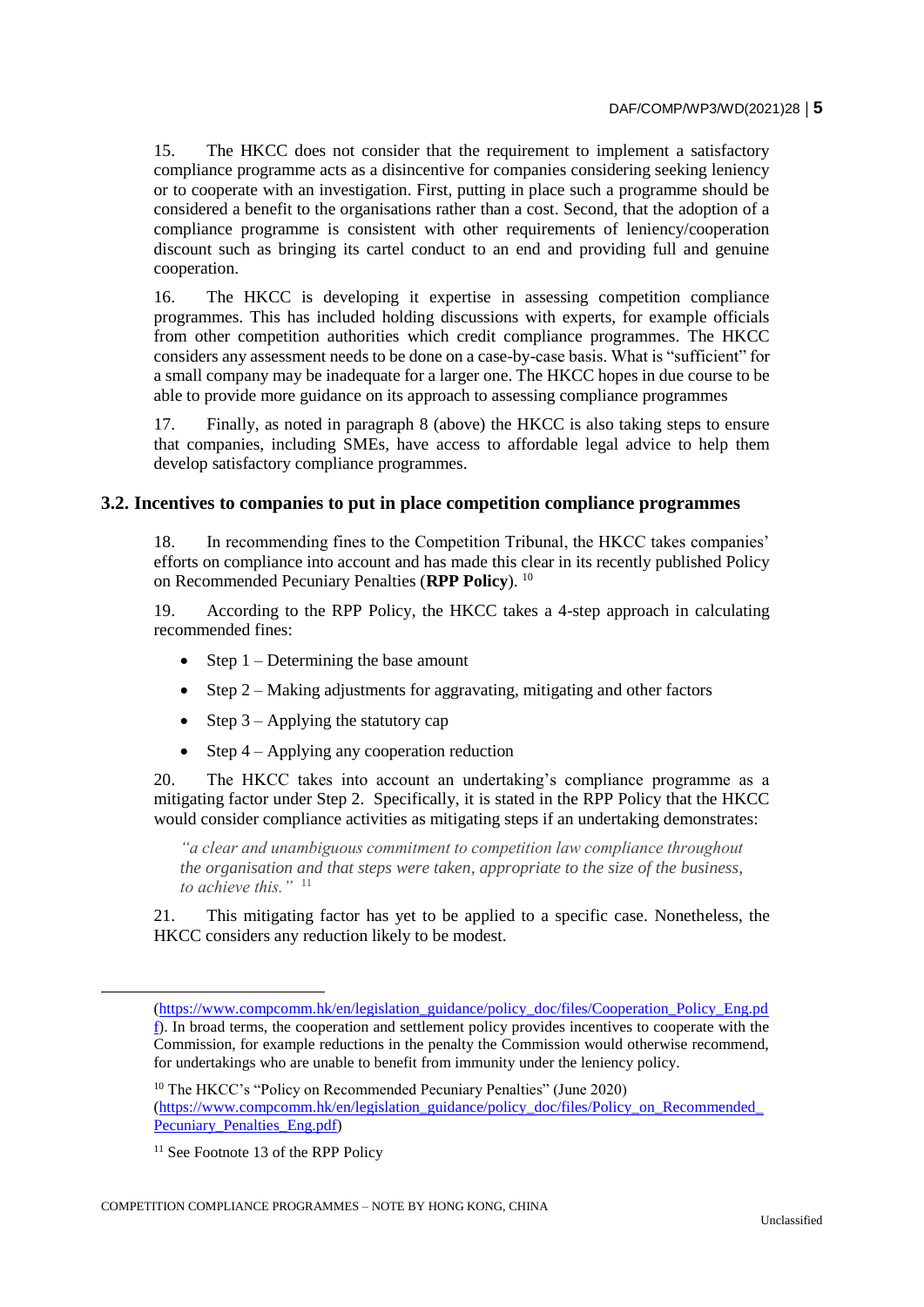22. The assessment of this factor will, in part, draw on the HKCC experience developed from assessing the sufficiency of compliance programmes put in place by leniency applicants and cooperators (see paragraph [15](#page-4-0) above). As with that assessment, whether a clear and unambiguous commitment to competition law compliance is demonstrated will be considered on a case-by-case basis. Having an "on the paper" compliance programme which is not reflected in how the organisation acts will not, for example, be sufficient.

23. The HKCC is aware of the debate around crediting compliance programmes. It recognizes that companies should be incentivised to implement effective compliance programme because they can prevent their staff's participation in anticompetitive conduct or at the very least enable them to detect it or quickly identify it and take advantage of leniency/cooperation. The HKCC also recognizes the potential incentive problems stemming from a perception that compliance programs that have failed to prevent a contravention may be credited. However, given the relative novelty of competition law in Hong Kong, the HKCC is persuaded that crediting genuine and proportionate compliance programmes provides an additional incentive for companies to adopt such programmes. The benefits of more companies evaluating their compliance and, hopefully, taking steps to bring themselves in compliance with the law appears to the HKCC to outweigh the possible negative "cost" of crediting pre-existing compliance programmes.

# **4. Part C – Competition compliance through enforcement**

24. Competition compliance requires active enforcement. In prioritising its cases the HKCC takes into account the importance of encouraging wider compliance. <sup>12</sup> In addition, the HKCC also utilises the enforcement tools available to require the adoption of compliance programmes in appropriate cases.

### **4.1. Enforcement in the IT sector**

25. In January 2020, the HKCC took enforcement action against two IT companies that had engaged in an anti-competitive exchange of commercially sensitive price information, which the HKCC concluded amounted to price fixing. The case related to a single incident and a tender of relatively modest amounts, which led the HKCC to consider that it was appropriate to resolve the matter by way of Infringement Notices, $^{13}$  requiring the IT companies to admit a contravention and to take steps to strengthen their competition compliance programs (as opposed to initiating proceedings before the Tribunal for pecuniary penalty).

26. One of the IT companies accepted the Infringement Notice issued to it and made a commitment to comply with the requirements therein which included the adoption and implementation, at its own cost, an effective competition compliance program. As noted above, the HKCC considers that an effective compliance program should be tailored to the specific business. Given the relatively small size of this IT company's Hong Kong

<sup>&</sup>lt;sup>12</sup> See paragraph 3.4 of the HKCC's Enforcement Policy [\(www.compcomm.hk/en/legislation\\_guidance/policy\\_doc/files/Enforcement\\_Policy\\_Eng.pdf\)](http://www.compcomm.hk/en/legislation_guidance/policy_doc/files/Enforcement_Policy_Eng.pdf).

<sup>13</sup> Pursuant to section 67(2) of the Ordinance, the HKCC may, instead of bringing proceedings in the Competition Tribunal against a person, issue an Infringement Notice to that person (including natural and legal persons). By issuing an Infringement Notice the HKCC offers not to bring proceedings on condition that the person makes a commitment to comply with the requirements of the notice. This may include to refrain from any specified conduct, or to take any specified action, and/or to admit a contravention of the relevant conduct rule.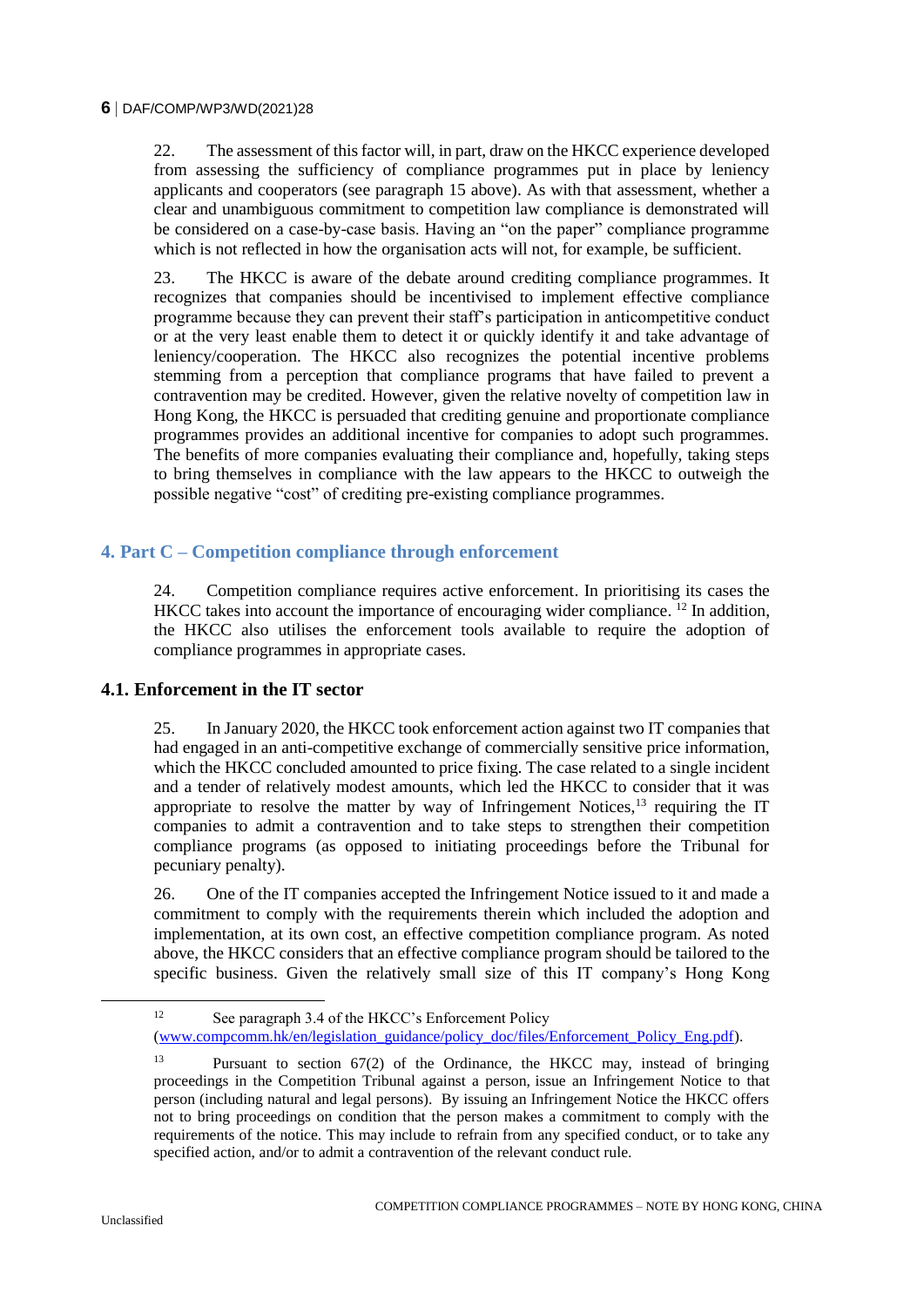operations, the HKCC considered an effective competition compliance program appropriate to its size and functions to include features such as (i) circulation of the Infringement Notice and the HKCC's training materials to its staff and authorised resellers, (ii) the adoption of a competition compliance policy, in the form of a written statement signed by its directors, indicating their personal commitment to compliance with competition law and that competition law compliance is the responsibility of all staff and a key requirement of its resellers, (iii) attendance of the HKCC's training sessions by its staff and authorised resellers.

27. The other IT company, however, did not agree to make a commitment to comply with similar requirements, resulting in the HKCC commencing proceedings against it and its director in the Competition Tribunal, seeking remedies which included declarations that this IT company contravened the First Conduct Rule and that its director was a person involved in the contravention, a pecuniary penalty on the company, a director disqualification order against the director, and an order that the IT company adopt certain compliance measures.

28. In November 2020, the Competition Tribunal granted orders sought jointly by the HKCC and the IT company (which had then decided to settle the case), which included the staying of the proceedings on condition that the IT company adopted particular compliance measures.<sup>14</sup> This marks the first instance where the Tribunal has granted an order relating to the adoption of compliance measures, and the measures in question were consistent with those that had been sought by the HKCC in its initial Infringement Notice approach (which was accepted by the other IT company in this case). This is important in that it minimises any potential incentives to "wait out the HKCC" and to refuse to accept compliance related requirements in an Infringement Notice, with the hope that the Competition Tribunal would not make any such orders.

### **4.2. Enforcement against facilitators of anticompetitive conduct**

29. In February 2021 the HKCC issued infringement notices to six hotel groups and a tour counter operator in respect of their facilitation of a cartel arrangement between two competing travel service providers.  $15$  The seven parties were required to make commitments which included an obligation to take concrete measures to enhance competition compliance.

30. As part of the commitments, five of the hotel groups were required to appoint an "Independent Compliance Advisor" (**ICA**) at its own cost. The ICA will conduct a compliance review and seek to identify the internal inadequacies of the operations which gave rise to the relevant contravention, and to provide advice and propose rectifying measures to minimise their risk of engaging in similar anti-competitive conduct in future. The ICA is required to produce a written Compliance Report to the HKCC setting out its findings and recommendations from the review, as well as two annual reports setting out the status of the implementation of the recommendations. The remaining two parties have committed to a specific set of compliance oriented measures that are appropriate to their size and business circumstances.

<sup>&</sup>lt;sup>14</sup> Competition Commission v. Quantr Limited and Cheung Man Kit, [2020] HKCT 10  $15$ See

*[https://www.compcomm.hk/en/media/press/files/EN\\_PR\\_Infringement\\_Notices\\_Tourist\\_Attraction\\_T](https://www.compcomm.hk/en/media/press/files/EN_PR_Infringement_Notices_Tourist_Attraction_Tickets.pdf) [ickets.pdf](https://www.compcomm.hk/en/media/press/files/EN_PR_Infringement_Notices_Tourist_Attraction_Tickets.pdf)*